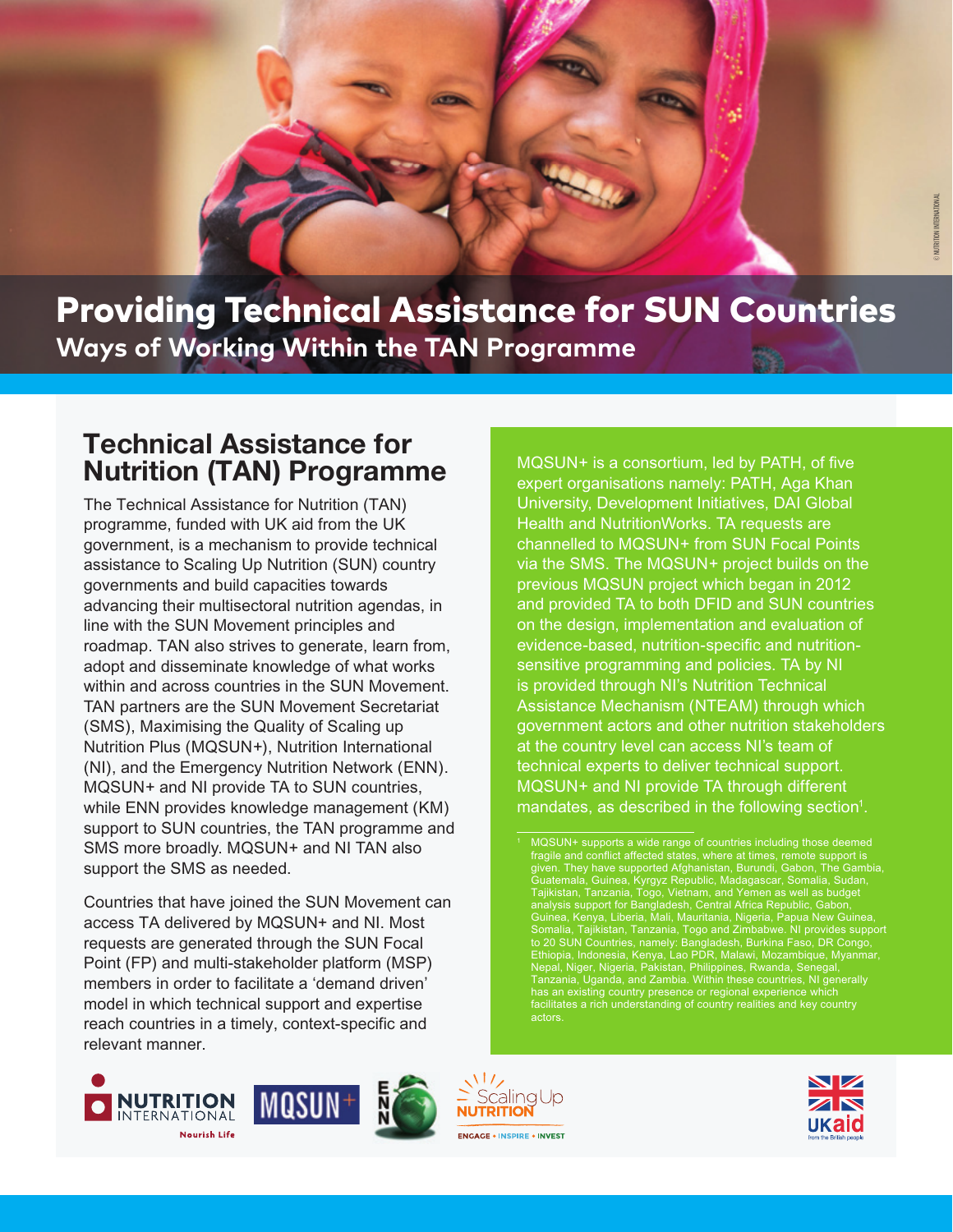*The TAN TA partners provide governments with short and long-term expert advice and support on best practices for scaling up their nutrition programmes on a wide range of topics including:* 

- *Contextual analysis and policy review,*
- *Common results framework (CRF) development,*
- *Development of plans and reviews,*
- *Scale up support,*
- *Costing and financial tracking support,*
- *Advocacy,*
- *Evaluation and monitoring support, and*
- *Surveillance.*

# **The TAN approach to TA to SUN countries**

### *THE TAN TA PROCESS*

*The diagram below highlights the TA development process within TAN, outlining how the two TA providers receive requests.*

*For NI, TA requests are received through the SUN FPs and/ or country-level actors often as a result of consultations within the MSP, which facilitates the prioritisation of technical support needs. NI is an 'in-country' solution and does not receive requests from the SMS for in-country TA support.* 

*In general, MQSUN+ TA is a mechanism of 'last resort.' Requests are made by the SUN focal point*  *through the SMS in situations where in-country partners and resources are not sufficient or available. In both mechanisms, the country leads on the request and prioritises needs to be addressed.* 

*An emphasis is also placed on first trying to find country-level solutions to capacity gaps recognising that this is the most optimal solution to country challenges. A request may be modified or rejected by the SMS/ NI as part of a 'due diligence' process to assess country needs.* 

*The process of developing a 'scope of work' is critical to ensure that all involved have a thorough understanding of the TA outputs and ways of working. The terms of reference (ToR) is developed together with the SUN FP and other country-level actors to document the intended scope of work. With MQSUN+ TA requests, ToRs are also approved by the SMS and DFID. Consultants for TA provision are then selected based on the identified skillset.* 

#### *THE EVOLUTION OF TAN TA APPROACHES*

*One of the major evolution threads within the TAN TA approach has been an evolving understanding of needs and structuring TA provision accordingly. For MQSUN+, this has meant shifting from providing ad hoc TA to a more step-wise approach where phased TA is provided to align with the SUN*

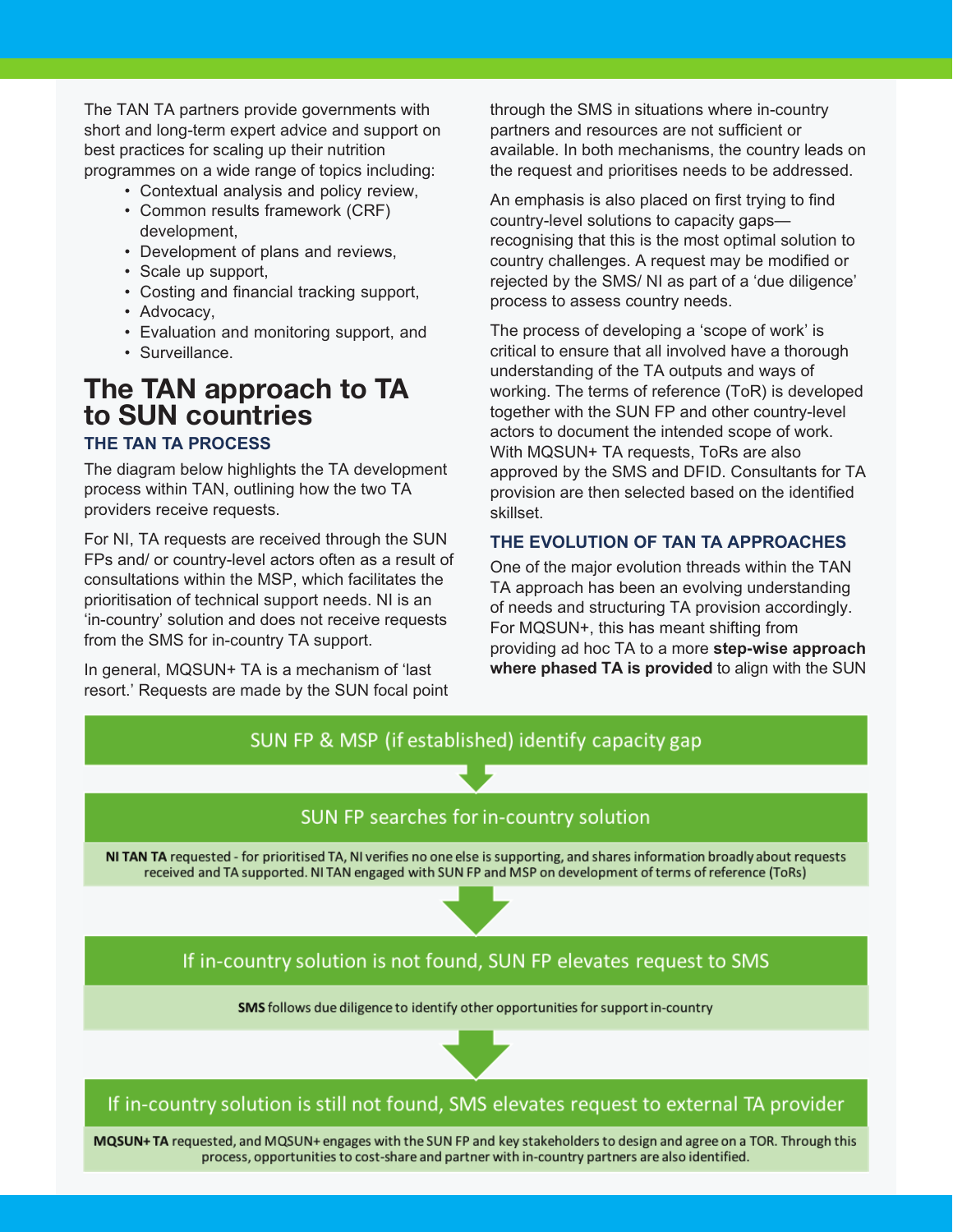#### *YEMEN*

*MQSUN and now MQSUN+ has been providing intermittent support to Yemen since 2013 to support the assessment of their nutrition situation and the development of their multisectoral national nutrition plan. From the beginning, MQSUN+ and Yemen decided to use a phased—and thereby adaptive approach in the TA provision to allow for flexibility in the changing country context. As the ongoing conflict situation has shifted over the course of the TA, at the beginning of each new phase of work, MQSUN+ has been able to revisit where the country is—for example, by updating the country's contextual analysis using new data—and thereby consider the most recent and relevant knowledge to inform the next steps of the process. This approach has also proven to be an asset allowing MQSUN+ to be more responsive to the country's priorities and capacity needs.* 

*The support centred on targeted technical guidance, structure and tools to enable the SUN-Yemen team to lead and facilitate in-country action and* 

*collaboration for each step of the process. For example, during the previous phase of work, MQSUN+ conducted a costing readiness assessment2—adapted from a tool developed in Tajikistan—to support Yemen in gathering costing inputs and building stakeholder understanding of the requirements for full costing and priorisation. Based on the results of the assessment, the country used the identified gaps and provided guidance to convene stakeholders and gather consensus on the needed inputs. Since then, Yemen noted "the multisectoral plan has been updated and any new activities have been added to the common results framework, and soon we will start the [full] costing process."3 This ongoing capacity-building approach has supported the sustainability and uptake of the TA, as well as encouraged the country to move forward in multisectoral planning on their own.* 

*<sup>3</sup> Podcast on Conducting a Costing Readiness Assessment ennonline.net/mediahub/podcast/yemencostingreadiness*

*planning cycle and roadmap. TA to a country is structured to build upon each preceding phase to continuously adapt to the country context as well as MQSUN+ global learnings. This allows for a tailored approach based on the country realities, priorities and capacities and validates adaptation to the* 



*changing nature of these aspects. A phased approach further allows for flexibility and time in between phases in which countries can carry work forward themselves. NI has also seen the value of* 

© NUTRITION INTERNATIONAL

*sequencing and aligning TA provision in order to advance the nutrition agenda in certain countries. Offering a package of TA support (i.e., multiple* 

*ToRs) or sequencing TA enables leveraging support and reinforces other ToRs that are being implemented within a similar timeframe.* 

*Both MQSUN+ and NI TA processes have evolved to place more emphasis on an initial engagement and scope of work definition process with the SUN FP and county stakeholders. MQSUN+ has increasingly recognised the importance of this stage to define and agree on the practicalities of the TA building on both existing country structures/ opportunities and identified capacity needs as well as MQSUN+ TA implementation knowledge from cross-country experience. For NI, this evolution has focused on broadening in-country discussions on need identification and prioritisation. This shift from primarily engaging with the SUN FP to consulting with the broader MSP helps to:* 

- *Ensure a greater understanding of needs,*
- *Enhance communication with key partners,*
- *Grow acceptability amongst local stakeholders, and*
- *Increase transparency within the TA provision.*

*Both TA providers have also evolved thinking in relation to sustainability of work following TA provision. Using local consultants and ensuring that*

*<sup>2</sup> Costing Readiness Assessment - mqsunplus.path.org/resources/ assessing-readiness-for-costing-of-a-common-results-framework-ornational-nutrition-plan-guidance-note/*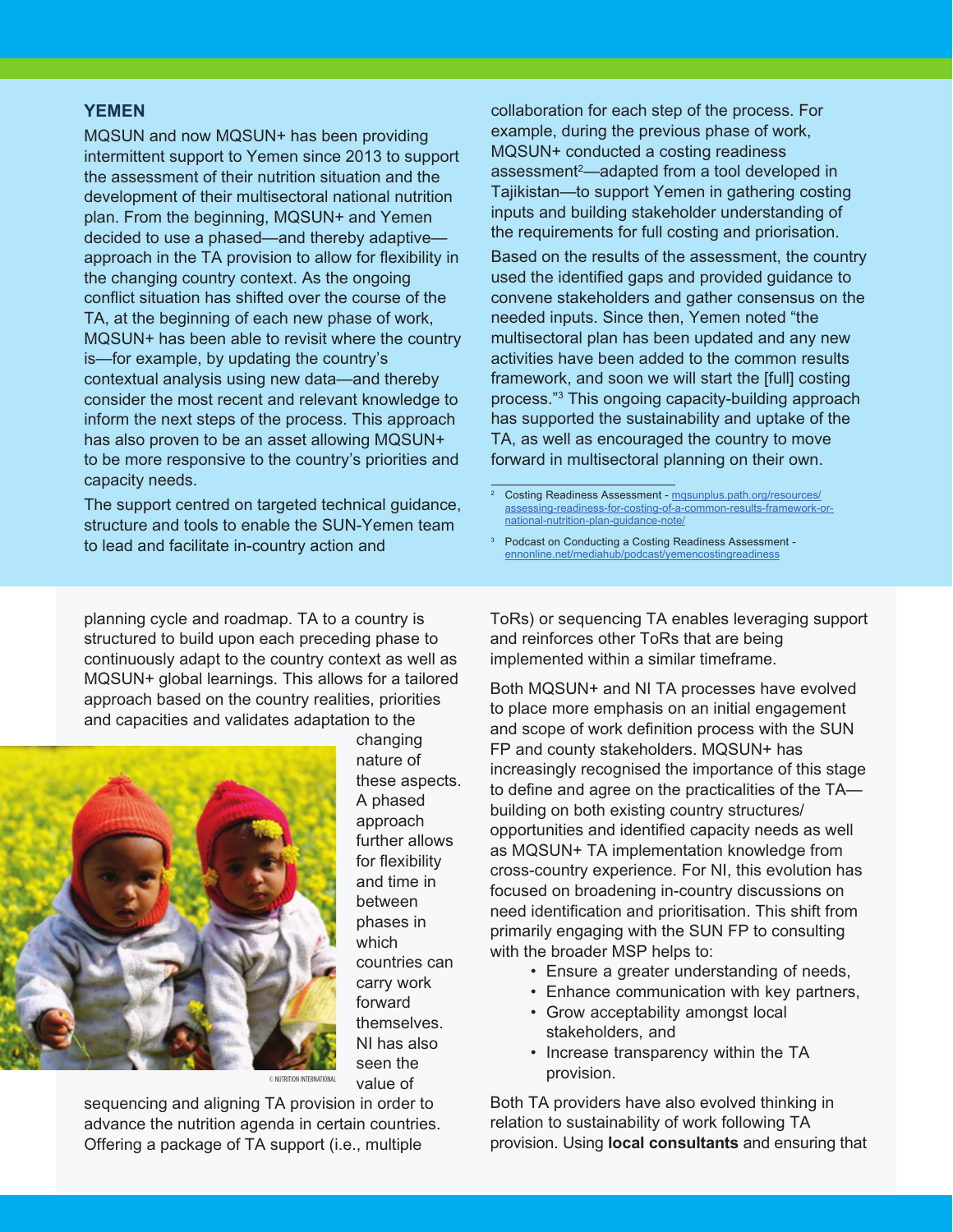*clear country counterparts are brought into TA processes have been prioritised as mechanisms to enable sustainability. For NI, the process has shifted to strong engagement with the SUN FP in selecting a TA provider. Throughout the TA assignments, both NI and MQSUN+ continuously use a 'learning by doing' approach, refining what works well and what needs to be adjusted in order to offer truly effective and adaptive TA in countries.*

## **TAN 'Ways of Working' within TA provision**

#### *FOSTERING COUNTRY OWNERSHIP, LEADERSHIP AND A DEMAND-DRIVEN APPROACH TO TA PROVISION*

*One of the key principles of TA provision within the TAN programme is that of country ownership recognising that when governments are the active party in identifying, selecting and overseeing TA, the prospects of success and sustainability are likely to be much higher. First and foremost, country-level actors are responsible for identifying their priorities for scaling up nutrition and consider where they require external TA. This ensures that the TA provided is truly seen as a priority within* 

*the country and the TA is driven by countries themselves rather than simply being seen as meeting global-level demands. During the ToR development, both MQSUN+ and NI place emphasis on collaborating with country stakeholders to define the scope of work, expectations and responsibilities during the TA provision. It is the government that is given the ultimate authority to sign off on outputs and milestones that have been achieved.*

#### *ITERATIVE AND FLEXIBLE APPROACHES BY TA PROVIDERS TO CREATE IN-COUNTRY CHANGE*

*Recognising that national policy making is unpredictable and subject to numerous factors beyond the influence of TA providers, there is a need for a flexible and adaptive approach to TA provision. The TAN partners recognise the need to be responsive to the realities in country and adjust ToRs, timelines and workplans accordingly. This flexible approach to TA provision is particularly* 

#### *GUINEA*

*Since 2014, MQSUN+ has supported Guinea to review and update their multisectoral nutrition action plan and corresponding policy. Recent TA has focused on mapping high-impact interventions and opportunities for scale up and on strengthening advocacy and communication efforts for nutrition.* 

*Through country-designated priorities, MQSUN+ and Guinea have been able to build on what already exists in-country—including a National Food and Nutrition Policy and draft Multisectoral Strategic Plan for Food and Nutrition. Across a series of country visits and consultations, the team facilitated dialogue and collected key data to map current nutrition-related interventions and relevant stakeholders to determine the roadblocks and opportunities that Guinea continued to face, which informed the update of the national nutrition policy and multisectoral strategic plan as well as the development of the nutrition advocacy and communication strategic plan.* 

*The local consultant was vital in this process, as he was able contribute useful information to the mapping exercise from his extensive knowledge of the country context. MQSUN+ and Guinea utilised multiple participatory validation workshops to substantiate the updates to the key nutrition documents from relevant government ministries and country stakeholders. These workshops were co-funded and supported by UNICEF and the World* 



© NUTRITION INTERNATIONAL

*Food Program—which demonstrates a commitment from other country actors to contribute to and invest in this process.* 

*Gender integration and vulnerability were also considered during the development and review of the nutrition policy and strategic plan, specifically looking at male involvement in nutrition activities, women's empowerment and disabled persons—all proposed actions were considered for their* 

*gender sensitivity and the role of men and women.* 

*At validation workshops, men and women were both well represented, including in the sub-working groups and in the role of moderators. Responding to a country-identified need for broader advocacy capacity-strengthening, MQSUN+ recently conducted an advocacy training with key stakeholders, which aimed to ensure the participation and support of key audiences in advocacy efforts and resource mobilisation to implement the Multisectoral Strategic Plan for Food and Nutrition.*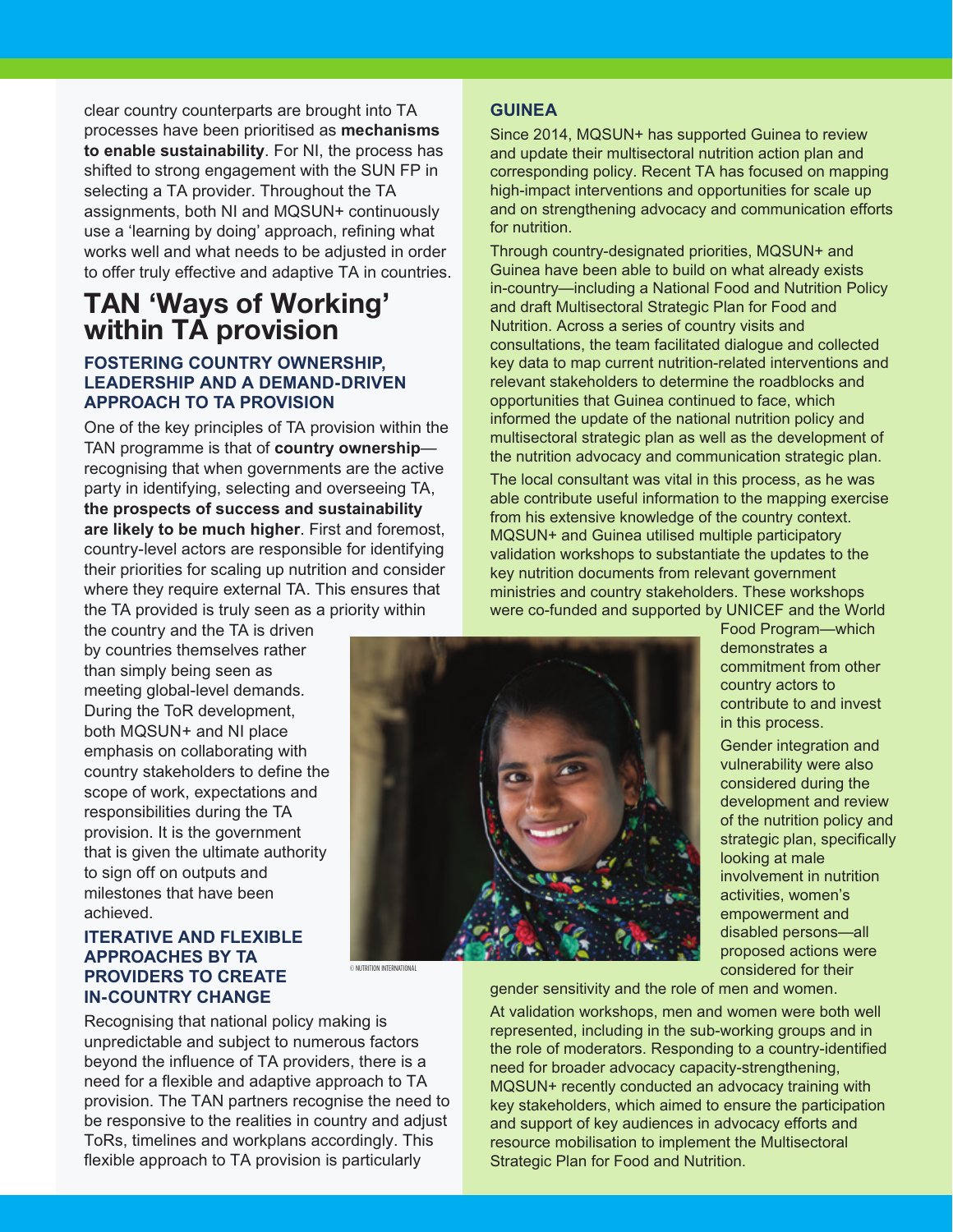#### *BANGLADESH*

*NI TAN began providing TA to Bangladesh in 2017, adopting an iterative engagement approach to better respond to the evolving needs of government. Initial TA supported the revitalisation and restructuring of the Bangladesh National Nutrition Council (BNNC), the body responsible for nutrition governance, policy coordination and leadership, to fulfill their mandate to guide national level nutrition actions in the country. This government priority was aligned with the newly released Bangladesh National Plan of Action for Nutrition (NPAN2) 2016-2025, which emphasizes the need for strengthening of multisectoral, multi-level collaboration and coordination under a revitalised BNNC.* 

*In 2018, NI initiated new TA to support BNNC with specific aspects of the NPAN2, including development of the Advocacy Plan for Nutrition (aligned with Social and Behaviour Change Communication Strategy), and support to strengthen multisectoral nutrition monitoring, evaluation and reporting. Plans and resources developed under these TA (advocacy, MER) are* 

*critical in longer term TA requests where government priorities and capacities may shift throughout the duration of the TA. A flexible approach underpinned by regular and clear communication among all parties helps to balance risk while ensuring value for money. This further enables TA provision to build on what already exists in country.* 

*As part of this flexible approach, the TAN partners recognise the importance of adapting to lessons learnt. Both MQSUN+ and NI provide opportunities for TA consultants to feedback and document key learnings. Through such mechanisms, the TAN partners regularly reflect on what is working well, what needs to change and how best to adapt in the near-term, while being clear on what challenges remain in TA provision and adapt future TA based on these learnings.* 

#### *STRENGTHENING EXISTING IN-COUNTRY MECHANISMS & UNBLOCKING 'ROADBLOCKS'*

*TA provision aims to identify and strengthen what is already in place in countries, while at the same time, recognising that given that multisectoral* 

*now being used by current TA (2019-20) to support broad operationalisation of the NPAN2.* 

*Given the multi-stakeholder, multisectoral nature of the work, NI is working closely with BNNC to improve collaboration and cost-sharing with multiple in-country partners (UNICEF, WHO and Save the Children), supporting local ownership of TA outputs, and promoting nutrition leadership of BNNC. TA underway will enhance BNNC's institutional capacity through strengthened internal processes and systems, and locally owned resources which support improved long term planning and implementation of nutrition actions.* 

*As requested by the Government, to build local capacity and ensure nutrition action at the local level the TA is strengthening subnational structures to effectively incorporate nutrition into their development plans, such as the District Multisectoral Nutrition Coordination Committees (DNCCs) and Upazilla Multisectoral Nutrition Coordination Committees (UNCCs). The suite of TA support to BNNC is enabling them to fulfill the mandate, supporting transition from national nutrition policy and leadership into nutrition actions at sub-national levels.*

*nutrition planning is still in its infancy, many countries face barriers in driving forward SUN processes. TAN partners help countries overcome such obstacles, such as a lack of high-quality data or limited in-country technical capacity. By placing emphasis on conducting a situational or contextual analysis at the start of TA provision, systems to be strengthened and roadblocks are identified and targeted TA activities to address specific barriers are developed—thereby enabling countries to make progress on multisectoral action plans to scale up nutrition. Ongoing assessments of risks, challenges and opportunities throughout TA provision also help TA providers adjust their approach and 'coursecorrect' to optimise chances of success.* 

#### *FOCUSING ON CAPACITY STRENGTHENING OF IN-COUNTRY PARTNERS/ TA RECIPIENTS*

*Capacity building is at the center of TA work and the TAN partners place tremendous emphasis on strengthening the functional and technical capacity of country stakeholders. TA providers identify key stakeholders in country to provide technical input and mentoring to, to ensure the transfer of skills to*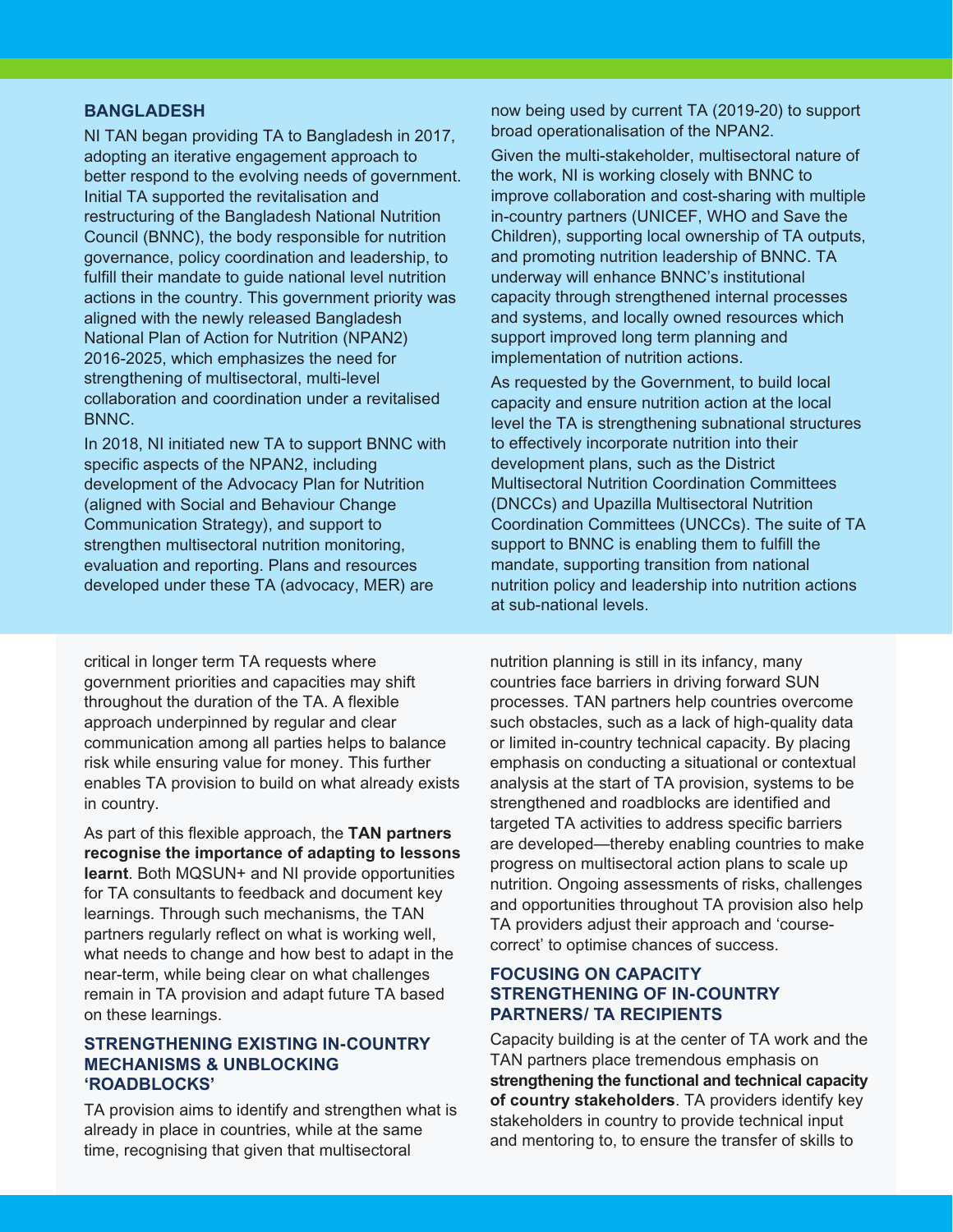*the right individuals. TA providers identify gaps and work to strengthen capacity throughout the provision of the TA. Further emphasis is placed on recognising existing functions and capacities, and opportunities for incremental improvement are encouraged. Building capacity, particularly across varying sectors, also boosts the uptake, success and sustainability of TA activities. As part of the TA support in country, a plan is developed to ensure the uptake of work following the completion of the TA—with particular emphasis being placed on identifying in-country experts who can drive forward recommendations made by the TA consultants.*

#### *PRIORITISING COLLABORATION WITH KEY STAKEHOLDERS*

*MQSUN+ and NI (and ultimately TA providers) place critical importance on collaborating with in-country actors to ensure that TA provision is well-aligned with and contributing to country-led plans to improve nutrition outcomes and that there is no duplication of work amongst partners and government actors. The focus on collaboration also helps to identify opportunities to leverage in-country presence of partners to catalyse TA provision and develop cost-sharing plans. Cost sharing—such as through partners offering in-kind support, logistical support or co-funding for consultancies—fosters partnerships which contribute to the longevity of TA work. TA partners place emphasis on the 'follow through' of TA provision so the TA reinforces progress towards nutritional impact. Collaboration to ensure that the momentum is not lost is critical, and cost-sharing mechanisms can facilitate this. Engagement with existing country partners is vital given their experience, relationships and potential for valuable collaboration in support of government objectives.*

#### *AN EMPHASIS ON PEOPLE SKILLS FOR SUCCESSFUL IN-COUNTRY TA LEADERSHIP AND UPTAKE*

*While technical expertise is vital for conducting successful TA, critical importance within the TAN programme is given to dialogue and building partnerships founded on trust, transparency and mutual accountability. TAN partners recognise that it is essential for TA consultants to build strong country relations, develop trust and facilitate political buy-in for successful TA implementation.*

#### *KENYA*

*In 2017, NI TAN supported TA to conduct an in-depth review of the 2012-2017 National Nutrition Action Plan (NNAP) which provided important learnings and recommendations for development of the next NNAP.* 

*In 2018, subsequent TA support responded to the identified gaps through the development and finalisation of costing, financial tracking, M&E and enabling environment components for the 2018- 2022 Kenya Nutrition Action Plan (KNAP) by incorporating initial NNAP Review TA recommendations. This work contributed to the overall development of the multisectoral KNAP - a process led by the Kenyan government - and was aligned with, and complementary to work of multiple stakeholders supporting the 2018-2022 KNAP (UNICEF, World Vision Kenya, Concern Worldwide).* 

*Using a capacity building approach, and intending to facilitate eventual implementation at the subnational level, counties were involved with these TA, and operational guidelines were developed for counties to develop Country Nutrition Action Plans (CNAPs) as part of the KNAP development. TA underway in 2019 is now promoting local ownership and sustainability as these guidelines are being operationalised at county level; with NI supporting to select counties to develop their own CNAPs.*

*This suite of TA is helping translate national nutrition policy into local action. By providing TA support to help move from the KNAP to CNAPs, NI TAN TA support is helping strengthen local capacity, foster ownership and multisectoral collaboration, and identify relevant, contextualised county led nutrition actions – a major step towards improved nutrition results 'on the ground'.* 

*Building trust and developing important relationships within the TA consultancy further ensures government ownership of the entire process, supports the development of mutual accountability and ensures that the TA is not seen only as a side project but integrated into government plans and processes.* 

*The TAN partners have noted vital competencies around:* 

- *Diplomacy,*
- *Consensus-building,*
- *Negotiation,*